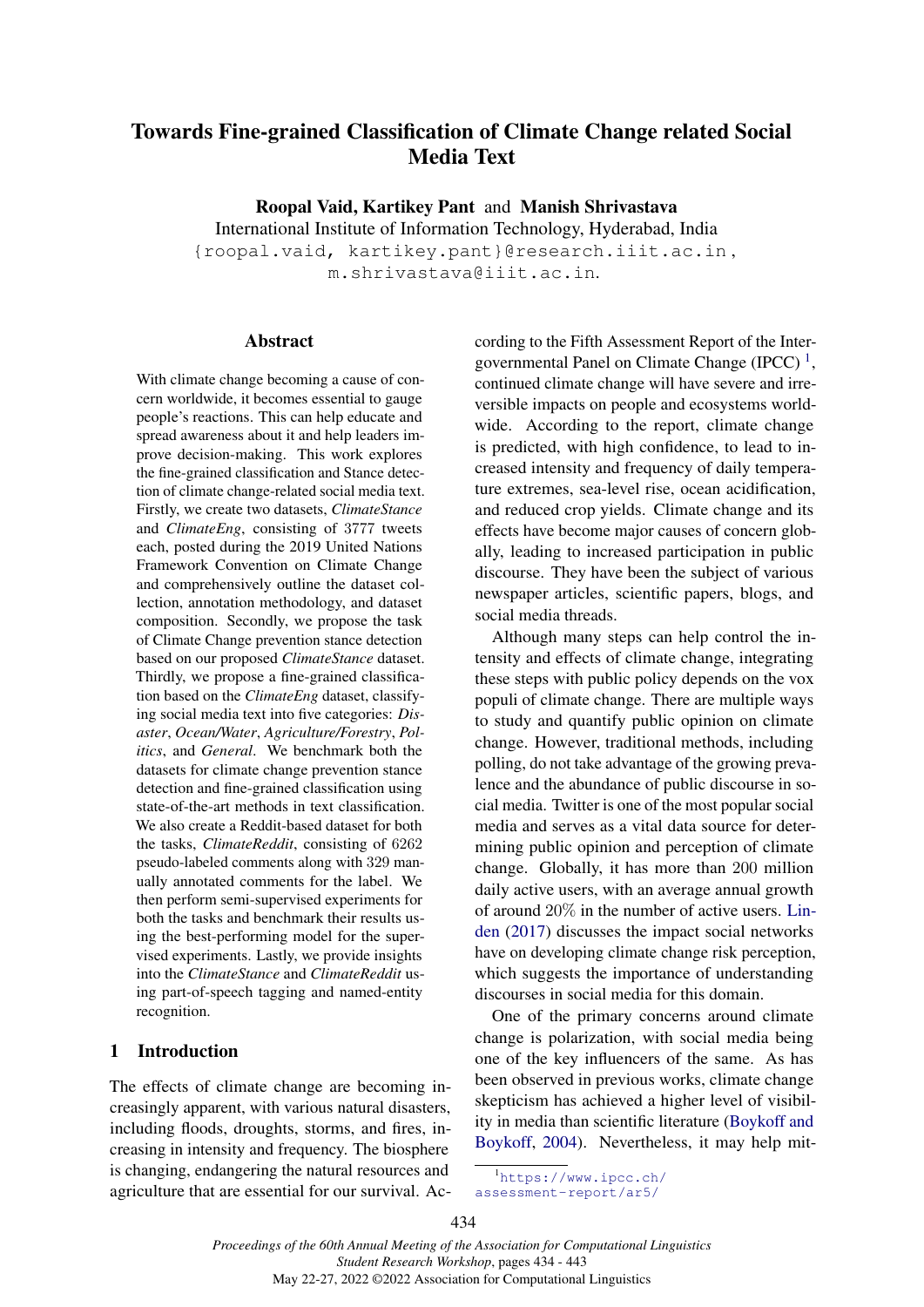igate differences and spread awareness of information related to climate change. Social media also creates an open space for organizations, climate activists, and scientists to reach more people worldwide. *UKCOP26* and *Greenpeace* are a few examples that use social media platforms to share knowledge about current climate conditions and collaborate with artists, activists, politicians, and academic institutions. Hence, the importance of social media outreach in climate change awareness campaigns is immense for effectively reaching a large global audience.

This work proposes climate change prevention stance detection and fine-grained classification of climate-change-related social media text. We re-lease two Twitter-based English datasets<sup>[2](#page-1-0)</sup>, Climat*eStance* and *ClimateEng*, consisting of 3777 tweets, manually annotated for both the tasks. Thirdly, we benchmark state-of-the-art text classification models including *BERT*, *RoBERTa* and *DistilBERT* on both the tasks. Fourthly, we create a Reddit-based pseudo-labeled dataset ClimateReddit from the best performing model for ClimateStance and ClimateEng and benchmark its performance based on a smaller manually annotated test dataset. Finally, we perform a linguistic feature-based analysis for both the datasets based on part-of-speech tagging and named entity recognition.

# 2 Related Works

Early work in analyzing climate-change-related text in the social media setting is primarily focused on statistical analysis [\(Kirilenko and Stepchenkova,](#page-8-2) [2014;](#page-8-2) [Pearce et al.,](#page-9-0) [2013;](#page-9-0) [Kirilenko et al.,](#page-8-3) [2014;](#page-8-3) [Cody et al.,](#page-8-4) [2015\)](#page-8-4). [Kirilenko et al.](#page-8-3) [\(2014\)](#page-8-3) collected tweets on climate change and global warming in five languages and studied the effect of geography, time, major news events that inspired central topics of discussion over climate change. [Pearce et al.](#page-9-0) [\(2013\)](#page-9-0) presented the tweet authors and topics associated with the publication of the *IPCC's AR5* on the physical science basis for climate change based on the Tweet's hashtags. Moreover, [Kirilenko et al.](#page-8-3) [\(2014\)](#page-8-3) performed the analysis on tweets during 2012-2013 to conclude that users are establishing a relationship between temperature anomalies and climate change. On the other hand, [Cody et al.](#page-8-4) [\(2015\)](#page-8-4) used Hedonometer to determine how collective sentiment differs in response to climate changerelated events, news, natural disasters, oil drillings. They conclude that natural disasters and other phenomena related to climate change contributed to a decrease in overall happiness. Although the works mentioned above are immensely helpful in understanding climate change-related discourses in social media, recent advances in natural language processing enable the fine-grained detection of climatechange-related social media text. The advent of contextualized word representation for improving natural language representation for various downstream tasks, including text classification, has been particularly significant.

Recent work in the area employs the techniques of topic modeling [\(Dahal et al.,](#page-8-5) [2019\)](#page-8-5), and lexiconbased sentiment analysis [\(Loureiro and Alló,](#page-9-1) [2020\)](#page-9-1). [Dahal et al.](#page-8-5) [\(2019\)](#page-8-5) provided an overview of highimpact areas where machine learning and AI can assist the fight against climate change and highlighted climate mitigation and adaptation, as well as metalevel tools that enable other strategies. [Loureiro](#page-9-1) [and Alló](#page-9-1) [\(2020\)](#page-9-1) analyzed Twitter conversations related to climate change in UK and Spain and employed NLP tools to access the sentiment associated and various emotions evoked by these tweets. They used the lexicon developed by the National Research Center Canada (NRC), denoted as EmoLex [\(Mohammad and Turney,](#page-9-2) [2013\)](#page-9-2). [Luo](#page-9-3) [et al.](#page-9-3) [\(2020\)](#page-9-3) released the Global Warming Stance Detection Dataset, specifically focused on identifying stance on global-warming-related sentences from news articles. [Sobhani et al.](#page-9-4) [\(2016\)](#page-9-4) released a Twitter dataset for stance detection and further concluded that sentiment features assist in stance classification but are not sufficient on their own. Moreover, [Maynard and Bontcheva](#page-9-5) [\(2015\)](#page-9-5) release an open-source toolkit for enabling researchers to use Twitter to analyze and understand the engagement of the society regarding climate change.

# 3 Dataset

This section outlines the dataset creation process for both fine-grained classification of climatechange-related tweets and climate change prevention stance detection. First, we detail the data collection process, which entails scraping, filtering, and preparing the text for annotation. Secondly, we outline the data annotation schema for the finegrained climate-change-related tweet classification task, along with examples of each of the five categories. We then detail the data annotation schema

<span id="page-1-0"></span><sup>2</sup>[https://github.com/serendipity5497/](https://github.com/serendipity5497/finegrained-climate-change-social-media) [finegrained-climate-change-social-media](https://github.com/serendipity5497/finegrained-climate-change-social-media)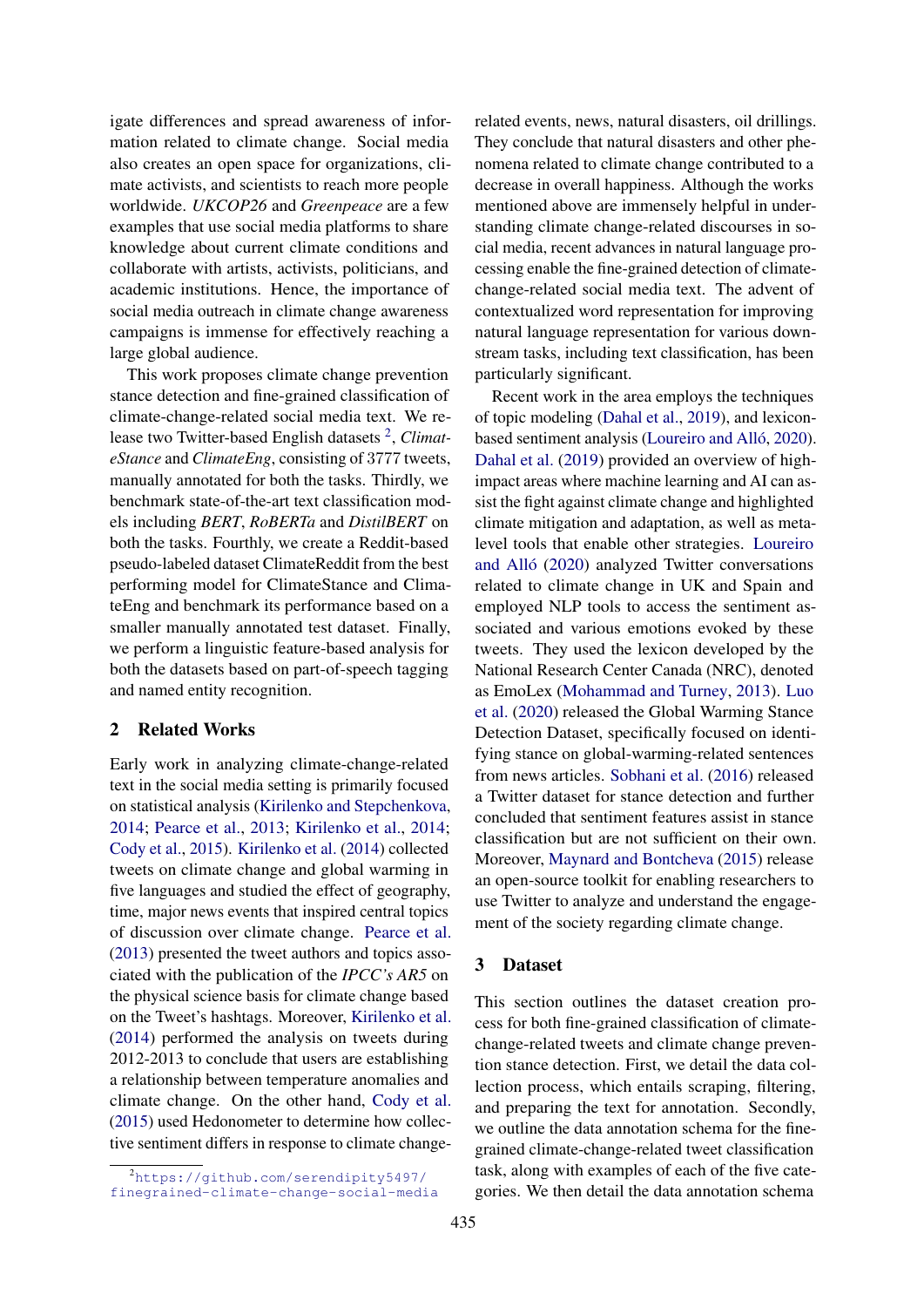| <b>Stance</b>    | <b>Example</b>                                                          |
|------------------|-------------------------------------------------------------------------|
|                  | "It's time for the American electorate to make #climate change          |
| Favor            | a political do-or-die, up and down the ticket." #ClimateCrisis          |
|                  |                                                                         |
|                  | It's not TOO late, but it's late to start reversing climate change.     |
|                  | UN not satisfied with hysteria over "Global Warming", "Climate Change". |
|                  | They are seeking language to scare us line "Climate Calamity" to push   |
| Against          | their fake narrative. #ClimateHoax                                      |
|                  |                                                                         |
|                  | You want to solve climate change, become an electrician.                |
|                  | It's going to be an interesting week in the UK, with elections          |
|                  | looming - from a climate change perspective, this is what               |
|                  | the major parties are saying                                            |
| <b>Ambiguous</b> |                                                                         |
|                  | BBC News - General election 2019: Your questions on                     |
|                  | climate change and the environment                                      |

Table 1: Examples of Climate Change Prevention Stance Detection Task

for the climate change prevention stance detection task. Finally, we calculate the inter-annotator agreement to evaluate the efficacy of the annotation process.

#### 3.1 Data Collection

### 3.1.1 Twitter Data Collection

Using the Twitter Application Programming In-terface (API)<sup>[3](#page-2-0)</sup>, we collected a sample of tweets between 1st December 2019 and 14th December 2019 as the UN Climate Change Conference COP 25 was held from 2 – 13 December 2019. To accommodate different time zones, we start collecting data one day before the conference and collect it until one day after the conference. In total, we collected 378772 tweets along with their metadata. In order to extract climate-change-related tweets from this dataset, we constructed a list of keywords relevant to the concerns regarding climate change - *Climate Change*, *Global Warming*, *Warming Planet*. Apart from these keywords, we also collect tweets containing the following hashtags *#climatechange*, *#climateaction*, *#globalwarming*,*#fossilfree*, *#climatehoax*, *#climatetaxfraud*. After removing non-English tweets, we were left with 263041 tweets. We used Twitter ID deduplication to remove overlapping redundant tweets from multiple hashtags or keywords. Further, we deduplicate tweets based on tweet text to remove duplicates leaving us with 243781 tweets. Lastly, for performing the human annotation process, we sampled 3777 tweets.

#### 3.1.2 Reddit Data Collection

We use Pushshift [\(Baumgartner et al.,](#page-8-6) [2020\)](#page-8-6) for extracting Reddit comments related to climate change. For this purpose, we use four subreddits that engage in climate change discourse, namely: r/climate, r/Climateskeptics, r/ClimateActionPlan, r/climatechange. Through this method, we extracted 6591 comments in total. We then preprocess these comments to remove hyperlinks and markdown symbols representing stylized text (i.e., bold and italic). Finally, we split the dataset into two parts: 6262 comments for creating the pseudolabeled dataset and 329 comments for manual annotation for benchmarking the pseudo-labeled dataset.

# 3.2 ClimateStance: Climate Change Prevention Stance Detection

We use the term stance as a broad concept covering sentiment, evaluation, appraisal, or attitude and its associated information that is stance target and further use this to evaluate the stance. Similar to [Sobhani et al.](#page-9-4) [\(2016\)](#page-9-4) we use favor, against and ambiguous labels. We categorize each tweet into one of the three categories in terms of its stance towards climate change prevention:

- Favor: Expressions of opinion, action, concern against the climate change phenomenon.
- Against: Expressions of distance, ignorance towards signs of climate change, extreme climates, and the opposition of climate change policies or actions taken by the governing bodies.

<span id="page-2-0"></span><sup>3</sup>[https://developer.twitter.com/en/](https://developer.twitter.com/en/docs/twitter-api) [docs/twitter-api](https://developer.twitter.com/en/docs/twitter-api)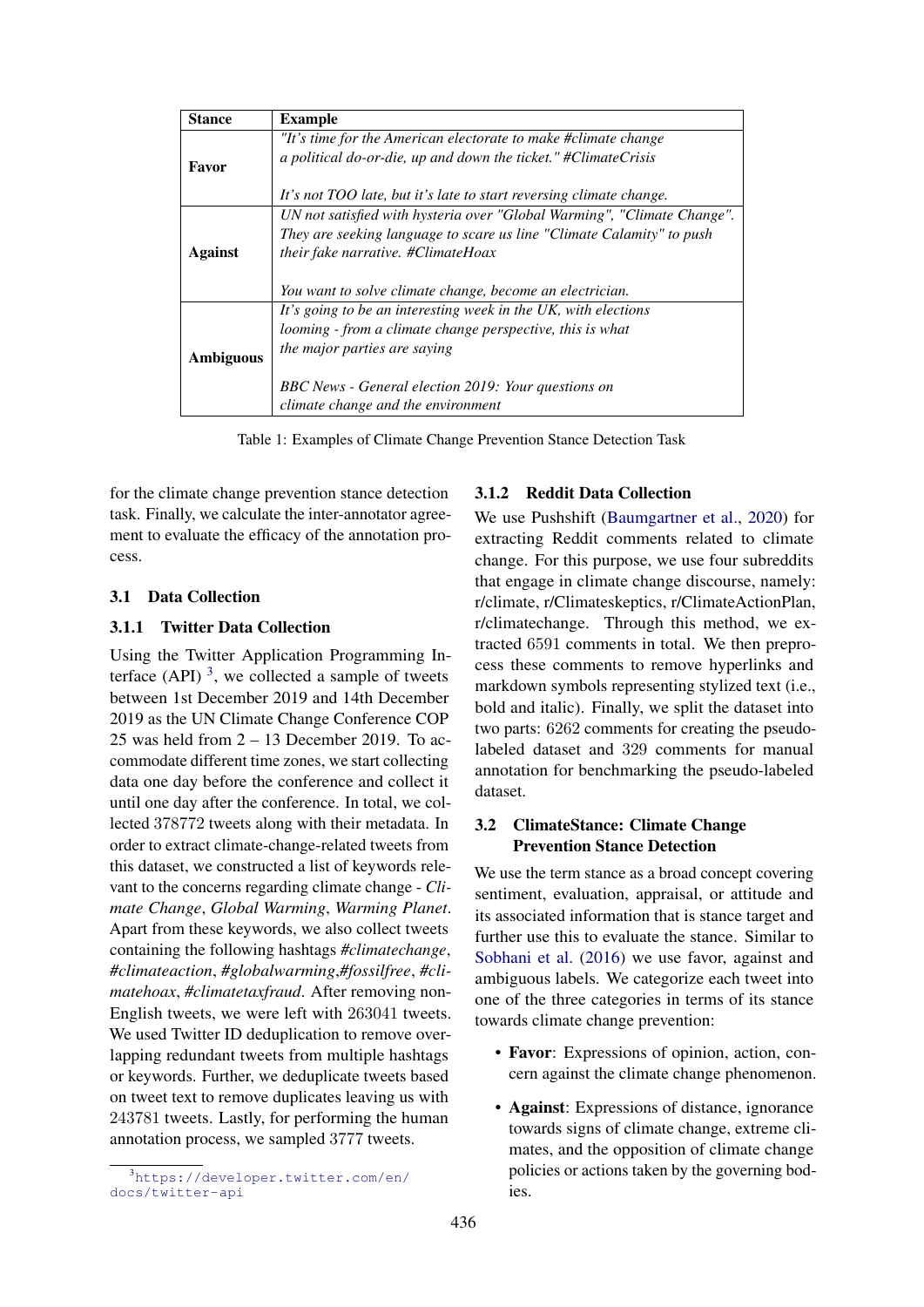| <b>Class</b>                | <b>Examples</b>                                                         |
|-----------------------------|-------------------------------------------------------------------------|
|                             | Take a swim in the charcoal, kids - Sydney beach today (Malabar)        |
|                             | #NSWfires #ClimateChange #AustraliaFires                                |
| <b>Disaster</b>             |                                                                         |
|                             | Too late to act on fires after they start - need to stop them by acting |
|                             | on climate change #qana                                                 |
|                             | IUCN report: Oceans losing oxygen at rapid rate due to #CLIMATE         |
|                             | change, #POLLUTION                                                      |
|                             |                                                                         |
| Ocean/Water                 | Good news, when climate change melts all of Greenland's ice and         |
|                             | deflects the gulf stream away from Europe, you'll get all the snow      |
|                             | you could ever ask for!                                                 |
|                             | Our most important mountains are under threat—thanks to climate         |
|                             | change                                                                  |
| <b>Agriculture/Forestry</b> |                                                                         |
|                             | Extensive livestock farming in rainfed pastures and grazing land        |
|                             | could mitigate climate change while being more humane and just.         |
|                             | It's astonishing that battling climate change is politicized, mainly    |
|                             | because it hurts republicans right in their pockets.                    |
| <b>Politics</b>             |                                                                         |
|                             | Vote and vote for someone sees the importance of mitigating             |
|                             | climate change by any necessary means                                   |
|                             | Everything is due to climate change? This sounds like a propaganda      |
| <b>General</b>              |                                                                         |
|                             | Am committed and will expect all of the below and more - including      |
|                             | tackling homelessness and climate change issues with determination      |

Table 2: Examples of Fine-grained Classification Task

• Ambiguous: Do not express any clear stance towards climate change. Tweets with sarcastic tones were also marked as ambiguous.

# 3.3 ClimateEng: Fine-grained Classification

The collected data was then manually annotated on the following categories: Disaster, Ocean/Water, Agriculture/forestry, Politics, General.

# 3.3.1 Disaster

This category contains tweets related to various climate-change-influenced natural disasters, including wildfires, floods, hurricanes, and droughts. These references entail:

- References containing opinions about specific instances of natural disasters.
- Information regarding specific instances of natural disasters.

# 3.3.2 Ocean/Water

This category contains tweets that are:

• References to the effects of climate change on biodiversity on ocean, seas, and other water bodies.

- References to water-based activities that accelerate climate change.
- References to how biodiversity on land adapts to the effects of climate change.

# 3.3.3 Agriculture/forestry

This category contains tweets that are:

- References to the effects of climate change on biodiversity on land, crop yields.
- References to activities including deforestation and fossil fuel burning accelerating climate change.
- References to how biodiversity on land is adapting itself to the effects of climate change.

# 3.3.4 Politics

This category contains tweets that are related to:

- Quotes of different world leaders on the topic of climate change.
- References about actions taken by institutions like UN to spread awareness about the increasing concerns about climate change.
- References to policies being put in place like Newgreendeal, COP25.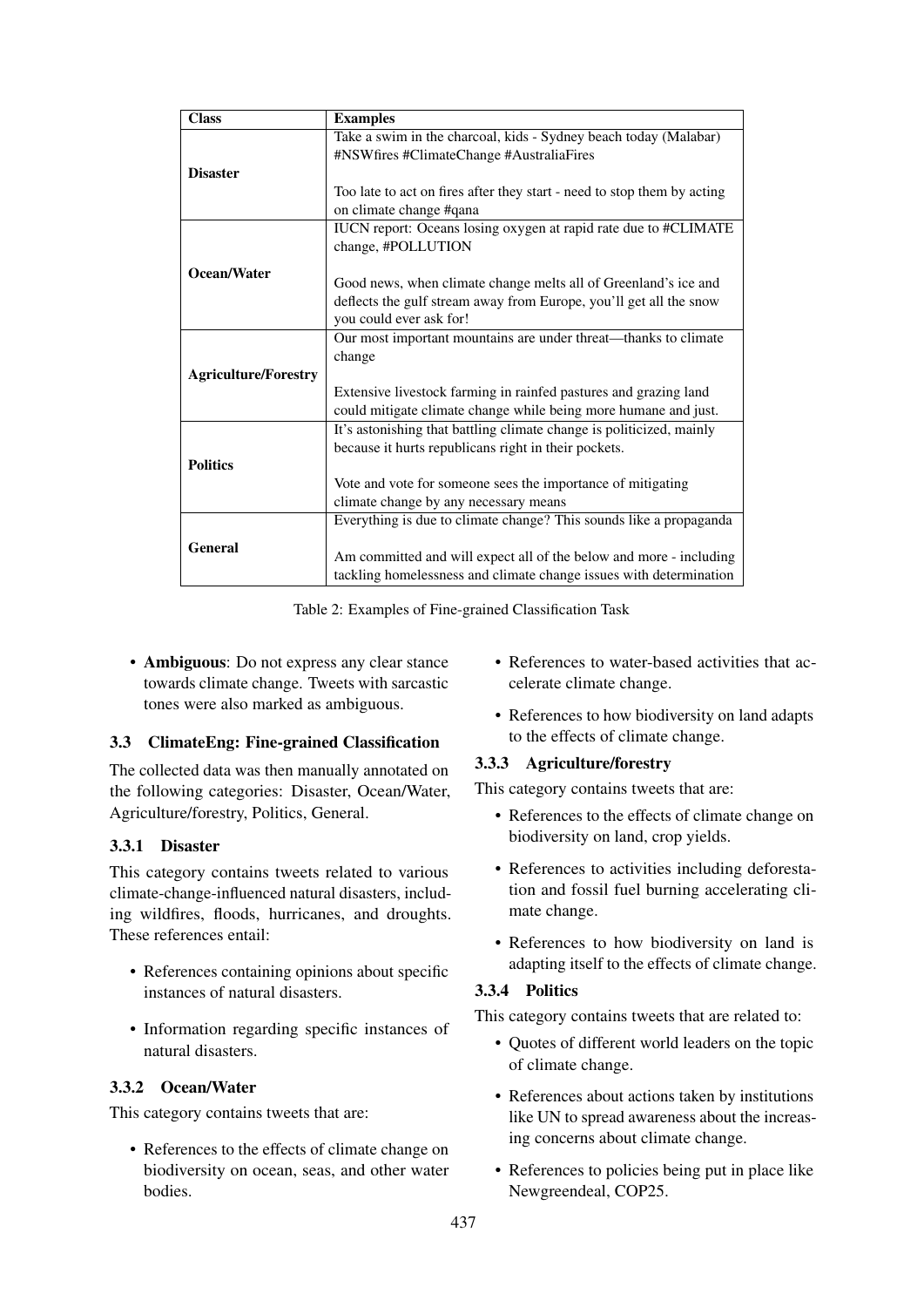# 3.3.5 General

This category contains tweets that are:

- References of people discussing and spreading awareness about climate change without a specific focus like ocean, water.
- References of climate change affecting suburban lives.

### 3.4 Semi-supervised Experiments

We also create *ClimateReddit* dataset to perform experiments with semi-supervised learning for the task of stance detection and Fine-grained Classification for a Reddit-based dataset. Semi-supervised learning is often used for utilizing a large amount of unlabeled data to improve the predictive performance of models across various machine learning tasks [\(Blum and Mitchell,](#page-8-7) [2000;](#page-8-7) [Chapelle et al.,](#page-8-8) [2006\)](#page-8-8). For our semi-supervised experiments, we use the method of pseudo-labeling. In this method, we first train a "teacher" model based on our Twitter-based annotated datasets, namely, *ClimateEng* and *ClimateStance*. We then use this model to predict the labels for the un-annotated Reddit dataset and create a pseudo-labeled dataset from the predictions. We denote this pseudo-labeled dataset of Reddit comments along with its predicted stance and fine-grained climate-based classification labels as *ClimateReddit*.

#### 3.5 Inter-annotator Agreement

Two human annotators with a linguistic background and proficiency in English conducted the annotation of the dataset to classify the tweets according to the schemas mentioned above. We selected a sample annotation set consisting of 100 tweets per class from all across the dataset. Throughout the annotation process, these sample annotation sets served as the reference baseline of each category.

We also analyze the disagreements between the two annotators on both the fine-grained classification task and the stance detection task. The use of sarcasm in the tweets led to disagreements in many such cases, particularly in the case of stance detection. To accurately capture the stance for those cases, we marked them to be ambiguous. Moreover, the implicit bias of the annotators towards specific entities also led to disagreements between the annotators. We tried our best to select the more objective answer from those labels for creating our corpus.

We calculated the Inter-Annotator Agreement (IAA) to validate the annotation quality. For both annotation tasks, we compute the IAA between the two annotation sets of 3777 tweets using Cohen's Kappa coefficient [\(Fleiss and Cohen,](#page-8-9) [1973\)](#page-8-9). We obtained the Cohen Kappa scores of 0.817 and 0.739 for the *ClimateStance* and the *ClimateEng* respectively. Moreover, we also calculate the Cohen Kappa score to be 0.850 for the fine-grained classification task and 0.864 for the stance detection task between the two annotation sets for the manually annotated test split of the *ClimateReddit* dataset. These denote that the quality of the annotations and the presented datasets are significantly productive.

# 4 Methodology

This section briefly describes the various state-ofthe-art models that we used for our benchmarking experiments.

### 4.1 FastText

*FastText* [\(Joulin et al.,](#page-8-10) [2017\)](#page-8-10) is an open-source library for efficient learning of word representations and sentence classification. It allows training both supervised and unsupervised word and sentence representations, also supporting training using both continuous bag-of-words and skip-gram techniques. Since *FastText* uses character n-grams while generating embeddings, it can create representations for words that do not appear in the training corpus. Moreover, *FastText* is capable of achieving good predictive performance efficiently without a pre-trained corpus.

### 4.2 BERT

*BERT* released by [Devlin et al.](#page-8-11) [\(2019\)](#page-8-11) is a bidirectionally trained language model. It exploits a novel technique called Masked LM (MLM) Masking processing text in both directions and using the full context of the sentence, i.e., words to both left and right of the masked word, to predict the masked word. It relies on the Transformer model, which works by performing a small, constant number of steps applied to understand relationships between all words in a sentence, regardless of their respective position, using an attention mechanism. In terms of the type of training data used, it can be classified into cased and uncased variants, based on the letter casing of the training data. We use the Base cased and Large cased variants for our benchmarking experiments.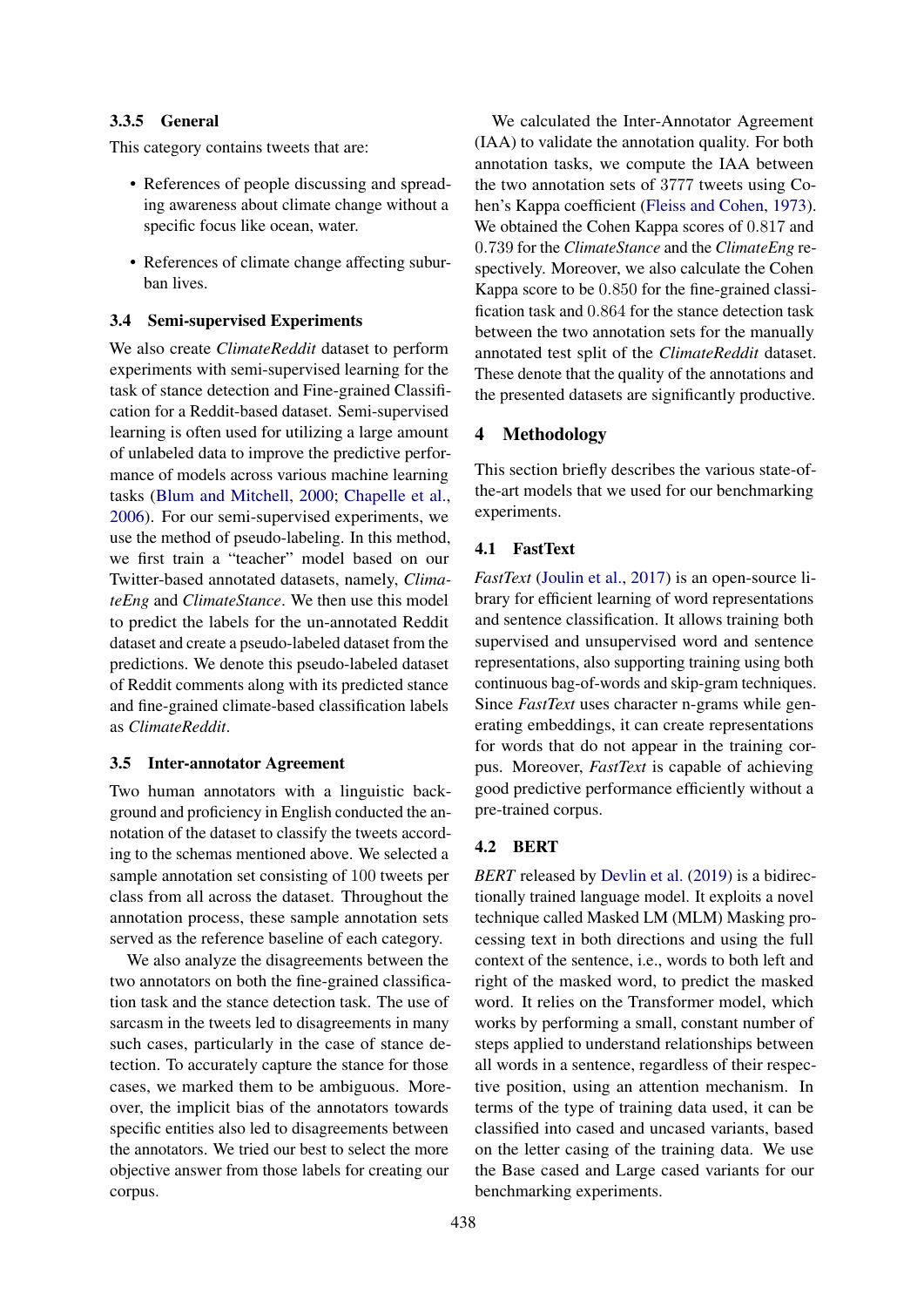#### 4.3 RoBERTa

*RoBERTa* [\(Liu et al.,](#page-9-6) [2019\)](#page-9-6) is *BERT*-based contextualized word embedding that uses modified key hyperparameters, simpler pre-training objectives, and a different size of training data. Unlike *BERT*, *RoBERTa* does not use the next sentence prediction training objective while using dynamic masking for changing the masked token during training epochs. It uses a larger batch-training size and ten times the training data when compared to *BERT*. These improvements enable *RoBERTa* to obtain significant gains in the predictive performance in various downstream tasks, including *GLUE* [\(Wang et al.,](#page-9-7) [2018\)](#page-9-7) for text classification. Similar to *BERT*, it also comes in two variants in terms of transformer architecture: Base and Large. Unlike *BERT*, it only comes in the cased variant in terms of the type of training data used. We benchmark both Base and large variants of *RoBERTa*.

### 4.4 DistilBERT

*DistilBERT* [\(Sanh et al.,](#page-9-8) [2019\)](#page-9-8) is a distilled version of *BERT* that uses 40% fewer parameters and is 60% faster while retaining the majority of its predictive performance. It does not use token-type embeddings while removing the pooler in its architecture, reducing the number of layers compared to *BERT* by half. *DistilBERT* uses a composite loss combining distillation, cosine-distance, and language modeling losses to leverage the inductive biases learned by undistilled models during pretraining. In terms of the type of training data used, it can be classified into two variants:- *cased* and *uncased*. We use the cased version of *DistilBERT* for our benchmarking experiments.

### 5 Experiments

### 5.1 Experimental Settings

#### <span id="page-5-0"></span>5.1.1 Supervised Experimental Setting

We evaluate our models on a held-out test dataset for all experiments that consist of 10% of the total dataset. For validation purposes, we split the training dataset was further divided in 8 : 1 training:validation split. We use *F1*, *Precision*, *Recall*, and *Accuracy* for evaluating the models. We use the macro variant of the *F1*, *Precision*, and *Recall* which treats all classes equally by taking an unweighted arithmetic mean of all per-class scores.

We use *FastText*'s recently open-sourced automatic hyperparameter optimization functionality and run 100 trials of optimization. For *BERT*, *RoBERTa* and *DistilBERT*, we fine-tune with a learning rate of  $1 * 10 - 5$ , batch size of 12, and a maximum sequence length of 128 tokens. We validate the models for up to five epochs using the validation dataset and report the best-performing model in our results.

#### 5.1.2 Semi-Supervised Experimental Setting

For generating pseudo-labels and performing the benchmarking experiments, we use the bestperforming model in terms of *F1* score for both tasks of stance detection and fine-grained classification. We use the same methodology for training the models as explained in Subsection [5.1.1.](#page-5-0)

We use all splits of the Twitter-based datasets, namely *ClimateStance* and *ClimateEng*, for their respective tasks, for training the generating the pseudo-labels from the Reddit dataset. For validation, we re-split the dataset into a 9 : 1 split. Now, upon pseudo-labeling, we use the aggregated dataset consisting of both Twitter and Reddit text and re-split the dataset again into a 9 : 1 split for validation. For all our evaluation experiments, we use the same manually annotated dataset split of *ClimateReddit* as the test dataset.

#### 5.2 Experimental Results

#### 5.2.1 Supervised Experiments

From Table [3](#page-5-1) which illustrates the results of the climate change prevention stance detection experiment, we observe *RoBERTa-Base* outperform all models in *F1* with a score of 0.510. In contrast, *RoBERTa-Large* outperforms all models in *Accuracy* and *Recall* with *Accuracy* 82.54% and 0.507 *recall* score. *BERT-LARGE* achieved the best *precision* score of 0.530.

<span id="page-5-1"></span>

| <b>Model / Metric</b> | F1    | Accuracy | <b>Precision</b> | <b>Recall</b> |
|-----------------------|-------|----------|------------------|---------------|
| FastText              | 0.343 | 79.63%   | 0.503            | 0.354         |
| <b>BERT-Base</b>      | 0.464 | 77.51%   | 0.507            | 0.446         |
| <b>BERT-Large</b>     | 0.489 | 77.78%   | 0.530            | 0.470         |
| RoBERTa-Base          | 0.510 | 81.22%   | 0.528            | 0.502         |
| RoBERTa-Large         | 0.489 | 82.54%   | 0.473            | 0.507         |
| <b>DistilBERT</b>     | 0.448 | 79.37%   | 0.497            | 0.430         |

Table 3: Results for the Stance Detection using *ClimateStance* dataset

Table [4](#page-6-0) illustrates the results of the fine-grainedclassification experiment. For this task, we observe *RoBERTa-Large* to outperform all models in *F1*, *Accuracy*, and *Precision*, obtaining an *F1* score of 0.735, *accuracy* of 83.07%, and *Precision* of 0.738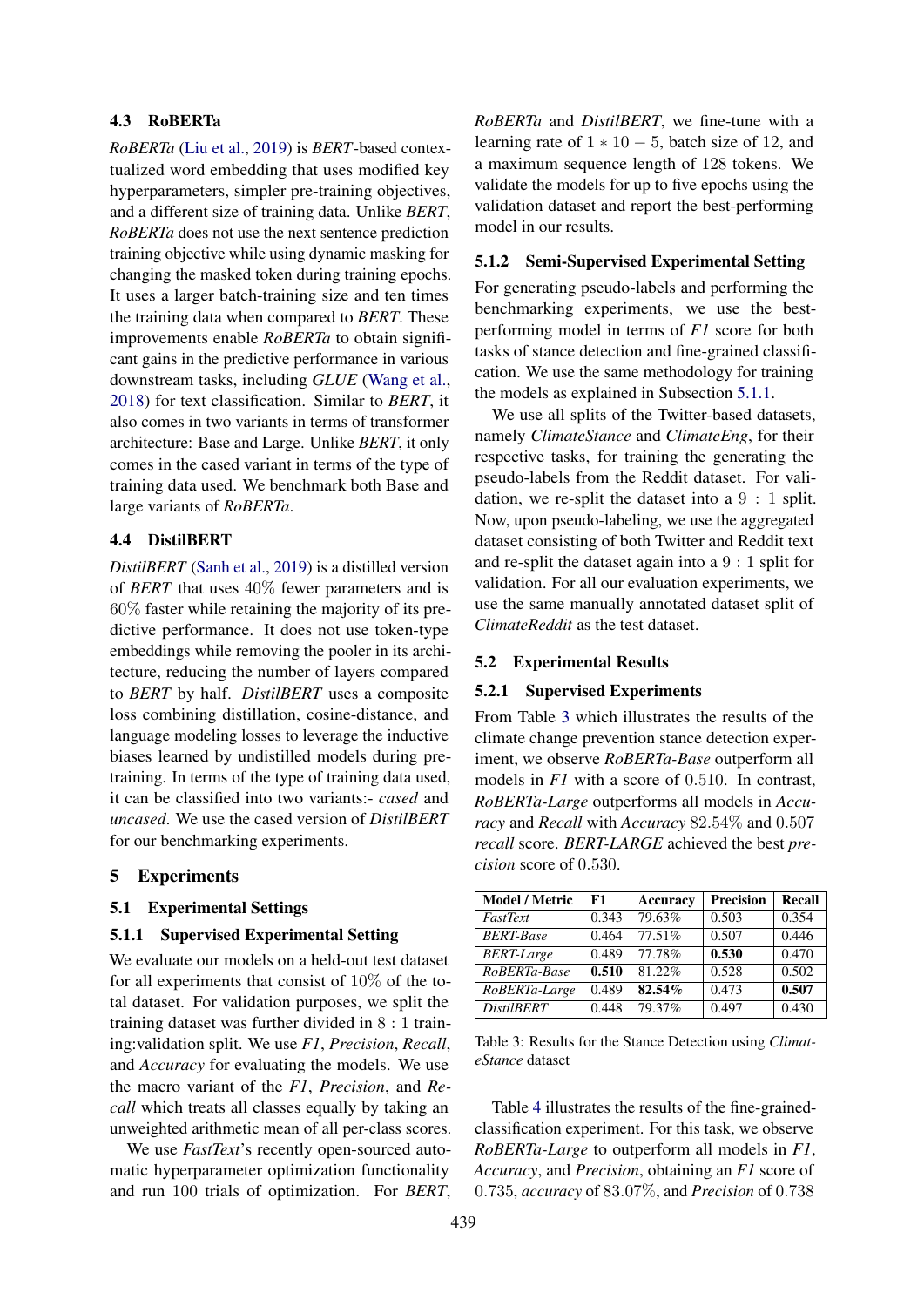in the experiments. At the same time, *RoBERTa-Base* was able to achieve a better *Recall* score of 0.756.

<span id="page-6-0"></span>

| <b>Model / Metric</b> | F1    | Accuracy | <b>Precision</b> | <b>Recall</b> |
|-----------------------|-------|----------|------------------|---------------|
| FastText              | 0.638 | 73.55%   | 0.730            | 0.594         |
| <b>BERT-Base</b>      | 0.696 | 78.84%   | 0.697            | 0.701         |
| <b>BERT-Large</b>     | 0.695 | 78.31%   | 0.730            | 0.689         |
| RoBERTa-Base          | 0.734 | 80.16%   | 0.725            | 0.756         |
| RoBERTa-Large         | 0.735 | 83.07%   | 0.738            | 0.742         |
| <b>DistilBERT</b>     | 0.694 | 77.51%   | 0.695            | 0.713         |

Table 4: Results for the Fine-grained Classification using *ClimateEng* dataset

Apart from these, *DistilBERT* and *FastText* also perform competitively while being trained significantly faster than the others. *DistilBERT* obtains an *F1* score of 0.448 in the Climate Change Prevention Stance Detection task and an *F1* of 0.694 in the fine-grained classification task. In contrast, *FastText* obtains an *F1* score of 0.343 in the Climate Change Prevention Stance Detection and an *F1* of 0.638 in the fine-grained classification task.

#### 5.2.2 Semi-Supervised Experiments

For this experiment, we use the best performing models in terms of *F1* score for the Climate Change Prevention Stance Detection task using *ClimateStance* (*RoBERTa-Base*) and Fine-grained Classification task using *ClimateEng* dataset (*RoBERTa-Large*).

<span id="page-6-1"></span>

| F1    | <b>Accuracy</b> | <b>Precision</b> | Recall |
|-------|-----------------|------------------|--------|
| 0.775 | 88.15%          | 0.800            | 0.769  |
| 0.834 | $90.27\%$       | 0.850            | 0.823  |
|       |                 |                  |        |

Table 5: Results for the Semi-Supervised Fine-grained Classification Task

From Table [5,](#page-6-1) for the task of fine-grained classification, we find that *RoBERTa-Large* trained with all splits of *ClimateEng* performs significantly well in the fine-grained classification task for ClimateReddit dataset, obtaining an F1 of 0.775 and an accuracy of 88.15%. Moreover, using the pseudo-labeled Reddit dataset for training along with *ClimateEng*, we find an even higher F1 of 0.834 and an accuracy of 90.27%.

<span id="page-6-2"></span>

| <b>Training Data</b> | F1    | Accuracy  | <b>Precision</b> | Recall |
|----------------------|-------|-----------|------------------|--------|
| <i>ClimateStance</i> | 0.343 | 60.79%    | 0.403            | 0.387  |
| ClimateShare         |       |           |                  |        |
| Pseudo-labelled      | 0.311 | $60.49\%$ | 0.396            | 0.369  |
| Reddit Data          |       |           |                  |        |

Table 6: Results for the Semi-Supervised Stance Detection Task

In contrast, as illustrated in Table [6,](#page-6-2) the predictive performance of *RoBERTa-Base* reduces sharply for the task of Stance detection in the semisupervised setting. It obtains an F1 score of 0.343 and an accuracy of 60.7% when only trained with the *ClimateStance* dataset. Upon adding the additional Reddit-based pseudo-labeled corpus for the Stance detection, we find the model's performance to dip even further, reaching an F1 score of 0.311 and an accuracy of 60.49%. This drop can be attributed to the significant imbalance in class distribution as highlighted in Subsection [6.1.](#page-6-3)

#### 6 Discussion

#### <span id="page-6-3"></span>6.1 Dataset Composition

In the annotated *ClimateStance* dataset, we observe the primary stance to be in *favor* with a count of 2990 (79.16%), i.e., in conclusion, most discussions showed concern and proposed actions to mitigate climate change. Further, we observed the *ambiguous stance* state with no clear stance on climate change 414 (10.96%) times. In contrast, the tweets against and with confusion towards climate change, i.e., those having a *against stance* state, occurred 373 (9.87%) times.

In the annotated *ClimateEng* dataset, we found the popularity of *General* tweets with a count of 2159 (57.16%) followed by *Politics* class with a count of  $1045 (27.67%)$ , which sheds light on how different governing bodies are acting against climate change and citizens' expectations from the governing parties for climate change mitigation. We observed *Ocean/Water* class has a count of 204  $(5.40\%)$  as we see the signs of climate change, including rising shorelines and melting glaciers. The *Agriculture/Forestry* class consisted of 197 (5.21%) tweets due to the rising effects of climate change on agricultural practices and biodiversity. We also observed that disastrous events around the globe did follow an increase in discussions regarding climate change and global warming; in the dataset, we were able to capture 172 (4.55%) tweets that could be classified as *Disaster*.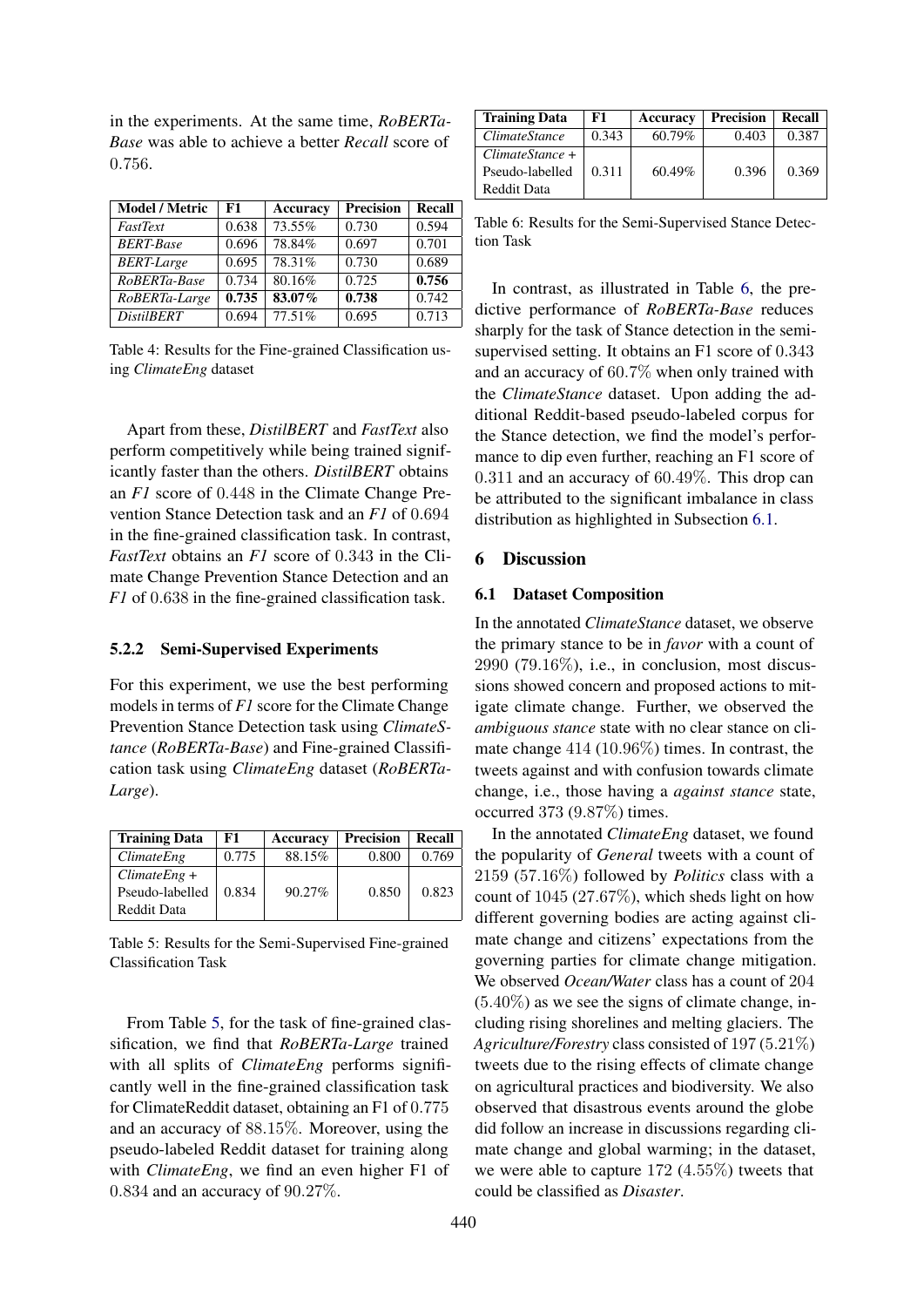<span id="page-7-1"></span>

| <b>Class</b>     |              | <b>Part-of-Speech</b> |             | <b>Named Entities</b> |             |            |               |            |              |            |             |
|------------------|--------------|-----------------------|-------------|-----------------------|-------------|------------|---------------|------------|--------------|------------|-------------|
|                  | <b>PROPN</b> | VERB                  | <b>NOUN</b> | ADJ                   | <b>PRON</b> | <b>ADV</b> | <b>PERSON</b> | <b>GPE</b> | <b>MONEY</b> | <b>ORG</b> | <b>DATE</b> |
| Favor            | 4.22         | 3.69                  | 7.76        | 2.00                  | .39         | 1.15       | 0.29          | 0.29       | 0.39         | 0.99       | 0.26        |
| Against          | 3.22         | 3.71                  | 7.18        | 2.26                  | .76         | .41        | 0.30          | 0.17       | $0.20\,$     | 0.71       | 0.24        |
| <b>Ambiguous</b> | 3.55         | 3.01                  | 6.47        | 1.81                  | 4.47        | 1.16       | 0.31          | 0.20       | 0.35         | 0.82       | 0.24        |

<span id="page-7-2"></span>

| <b>Class</b>    |              | Part-of-Speech |             | <b>Named Entities</b> |             |      |               |            |              |            |             |
|-----------------|--------------|----------------|-------------|-----------------------|-------------|------|---------------|------------|--------------|------------|-------------|
|                 | <b>PROPN</b> | <b>VERB</b>    | <b>NOUN</b> | ADJ                   | <b>PRON</b> | ADV  | <b>PERSON</b> | <b>GPE</b> | <b>MONEY</b> | <b>ORG</b> | <b>DATE</b> |
| <b>General</b>  | 3.58         | 3.33           | 7.08        | 1.92                  | 1.47        | 1.13 | 0.28          | 0.16       | 0.35         | 0.85       | 0.23        |
| <b>Politics</b> | 4.75         | 4.26           | 8.14        | 2.21                  | 1.68        | 1.34 | 0.38          | 0.41       | 0.39         | 1.12       | 0.28        |
| Ocean/          | 4.94         | 3.17           | 7.96        | 1.78                  | 0.82        | 0.86 | 0.22          | 0.40       | 0.37         | 0.97       | 0.32        |
| Water           |              |                |             |                       |             |      |               |            |              |            |             |
| Agriculture/    | 4.10         | 3.51           | 8.73        | 1.92                  | 0.72        | 0.95 | 0.16          | 0.22       | 0.47         | 0.95       | 0.19        |
| Forestry        |              |                |             |                       |             |      |               |            |              |            |             |
| <b>Disaster</b> | 4.46         | 3.81           | 8.24        | 2.23                  | 1.09        | 1.34 | 0.27          | 0.61       | 0.42         | 0.95       | 0.35        |

Table 8: Mean Value of Part-of-Speech tags and Named Entities in the *ClimateEng* dataset per Class.

In the *ClimateReddit* dataset consisting of 6591 Reddit comments, we observe the primary stance to be in favor with a count of 6269 (95.11%). Further, we observed the *against* stance 251 (3.80%) times and those having a *ambiguous* stance, occurred 71 (1.08%) times. Moreover, upon observing in terms of the fine-grained labels, we found 4699 (71.29%) comments to lie in the *General* category. The next most frequent category was *Politics*, having 1197 (18.16%) comments. The next three categories of comments had a fairly equivalent number of occurrences having 243 (3.69%), 227 (3.44%), and 225 (3.41%) comments for *Ocean/Water*, *Agriculture/Forestry*, and *Disaster* respectively.

### 6.2 Linguistic Feature Analysis

We compare our annotated features with various linguistics features including part-of-speech (POS) and named entities (NE) on *ClimateStance* and *ClimateEng* datasets. To perform this analysis, we exploit SpaCy<sup>[4](#page-7-0)</sup>, an open-source library for advanced natural language processing. We use the *en\_core\_web\_sm* for extracting the part-of-thespeech tagging and performing named-entity recognition from all 3777 tweets.

Table [7](#page-7-1) illustrates the results for the part-ofspeech tagging and named entity recognition for the *ClimateStance* dataset. We observe that tweets in *favor* stance use proper nouns and nouns the most when compared to other classes. In contrast, tweets with stance *against* displayed a higher use of adjectives, pronouns, and adverbs. While observing NEs, we found the highest occurrence of GPE, MONEY, and ORG tagged NEs in tweets with in *favor* stance. The arguments to support this observation could be stated as in favor stance towards climate change would lead to concern and demand action against climate change. Organizations (ORG) and geopolitical entities (GPE) would be required to make significant changes to bring a systematic change that could slow down climate change. Moreover, the economy needs to adapt to the changing climate, which might be the reason for using entities with the MONEY tag in tweets having stance in *favor* of climate change.

Table [8](#page-7-2) illustrates the results for the part-ofspeech tagging and named entity recognition for the *ClimateEng* dataset. Tweets classified as *Disaster* had the majority of GPE NEs as well as DATE NEs. We believe this could be due to the localization of disastrous events and tweets holding the political body of the geography for action for mitigation and relief work. Tweets classified as *General* observed the least mention of MONEY NEs. In contrast, we see a higher count of the MONEY NEs in *Agriculture* and *Disaster* classes, which might be due to the cost associated with agricultural industries and disaster mitigation and relief organizations to adapt to the climate change effects witnessed during a disaster. We also observe the most leading mention of ORG NEs in *Politics* class. This observation could be due to references of actions needed to be adopted or are adopted by different organizations to mitigate climate change.

This analysis of linguistic features can be fur-

<span id="page-7-0"></span><sup>4</sup><https://spacy.io/>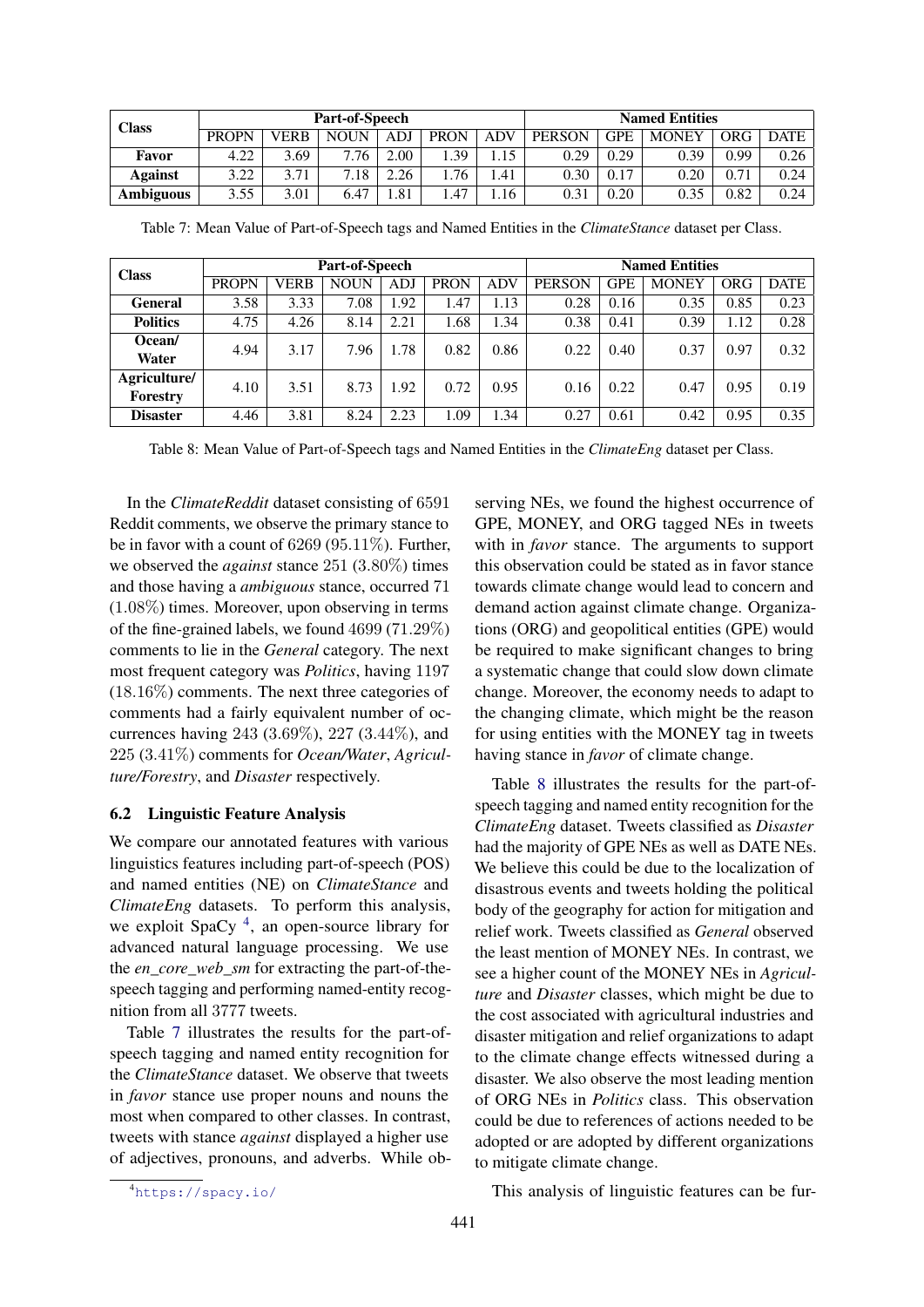ther extended to entail a study on the correlation of these features alongside fine-grained labels and stance labels created in *ClimateStance* and *ClimateEng* dataset. The study may lead to interesting sociolinguistic findings while helping out in general understanding of how we use language in a social setting while writing climate-related shortform text. Moreover, this study may also help with information retrieval [\(Li et al.,](#page-8-12) [2022\)](#page-8-12) based on the named entities alongside our created labels.

### 7 Conclusion

In this work, we proposed the task of predicting Stance in social media texts related to climate change. We further proposed the task of categorizing these texts into five categories. We benchmarked the datasets using state-of-the-art contextualized word embeddings and provided baselines for both the proposed tasks. We observed that *RoBERTa-Large* outperforms all other models in three of the four evaluation metrics for the finegrained classification task, obtaining an *F1* of 0.735. Moreover, we also observed that *RoBERTa-Base* obtained the best *F1* score in the Stance detection task with a 0.510 *F1* score. We further extend this work to the semi-supervised setting and use pseudo-labeling to predict for the Stance detection and fine-grained classification tasks in a Redditbased dataset. This work can be further expanded to analyze people's reactions to climate change in multi-modal and multilingual settings to get a broader understanding.

# Ethical Considerations

This paper uses data obtained from the Twitter De-veloper API<sup>[5](#page-8-13)</sup> and freely available social media data from the Reddit platform using the Pushshift API [\(Baumgartner et al.,](#page-8-6) [2020\)](#page-8-6). Moreover, we only provide the Tweet ID in the annotated datasets along with a data preparation script in accordance with the Twitter Terms of Service. We also compensated the human annotators with a stipend more than the minimum wage in India.

#### Acknowledgements

We would like to thank the annotators Kumar Abhishek and Shreya Chandorkar for their immensely useful contribution to this work. We would like

<span id="page-8-13"></span><sup>5</sup>[https://developer.twitter.com/en/](https://developer.twitter.com/en/docs/twitter-api) [docs/twitter-api](https://developer.twitter.com/en/docs/twitter-api)

to thank the anonymous reviewers for providing critical suggestions.

### References

- <span id="page-8-6"></span>Jason Baumgartner, Savvas Zannettou, Brian Keegan, Megan Squire, and Jeremy Blackburn. 2020. The pushshift reddit dataset. In *ICWSM*.
- <span id="page-8-7"></span>Avrim Blum and Tom Mitchell. 2000. [Combining la](https://doi.org/10.1145/279943.279962)[beled and unlabeled data with co-training.](https://doi.org/10.1145/279943.279962) *Proceedings of the Annual ACM Conference on Computational Learning Theory*.
- <span id="page-8-1"></span>M. Boykoff and Jules Boykoff. 2004. Balance as bias: global warming and the us prestige press. *Global Environmental Change-human and Policy Dimensions*, 14:125–136.
- <span id="page-8-8"></span>Olivier Chapelle, Bernhard Schölkopf, and Alexander Zien, editors. 2006. *[Semi-Supervised Learning](http://dblp.uni-trier.de/db/books/collections/CSZ2006.html)*. The MIT Press.
- <span id="page-8-4"></span>Emily M. Cody, A. J. Reagan, Lewis Mitchell, P. Dodds, and C. Danforth. 2015. Climate change sentiment on twitter: An unsolicited public opinion poll. *PLoS ONE*, 10.
- <span id="page-8-5"></span>Biraj Dahal, S. Kumar, and Zhenlong Li. 2019. Topic modeling and sentiment analysis of global climate change tweets. *Social Network Analysis and Mining*, 9:1–20.
- <span id="page-8-11"></span>J. Devlin, Ming-Wei Chang, Kenton Lee, and Kristina Toutanova. 2019. Bert: Pre-training of deep bidirectional transformers for language understanding. In *NAACL*.
- <span id="page-8-9"></span>J. Fleiss and Jacob Cohen. 1973. The equivalence of weighted kappa and the intraclass correlation coefficient as measures of reliability. *Educational and Psychological Measurement*, 33:613 – 619.
- <span id="page-8-10"></span>Armand Joulin, Edouard Grave, Piotr Bojanowski, and Tomas Mikolov. 2017. Bag of tricks for efficient text classification. In *EACL*.
- <span id="page-8-3"></span>A. Kirilenko, T. Molodtsova, and S. Stepchenkova. 2014. People as sensors: Mass media and local temperature influence climate change discussion on twitter. *Global Environmental Change-human and Policy Dimensions*, 30:92–100.
- <span id="page-8-2"></span>Andrei P. Kirilenko and Svetlana O. Stepchenkova. 2014. [Public microblogging on climate change: One](https://doi.org/10.1016/j.gloenvcha.2014.02.008) [year of twitter worldwide.](https://doi.org/10.1016/j.gloenvcha.2014.02.008) *Global Environmental Change*.
- <span id="page-8-12"></span>Jing Li, Aixin Sun, Jianglei Han, and Chenliang Li. 2022. [A survey on deep learning for named entity](https://doi.org/10.1109/TKDE.2020.2981314) [recognition.](https://doi.org/10.1109/TKDE.2020.2981314) *IEEE Transactions on Knowledge and Data Engineering*, 34(1):50–70.
- <span id="page-8-0"></span>S. Linden. 2017. Determinants and measurement of climate change risk perception, worry, and concern. *Social Science Research Network*.